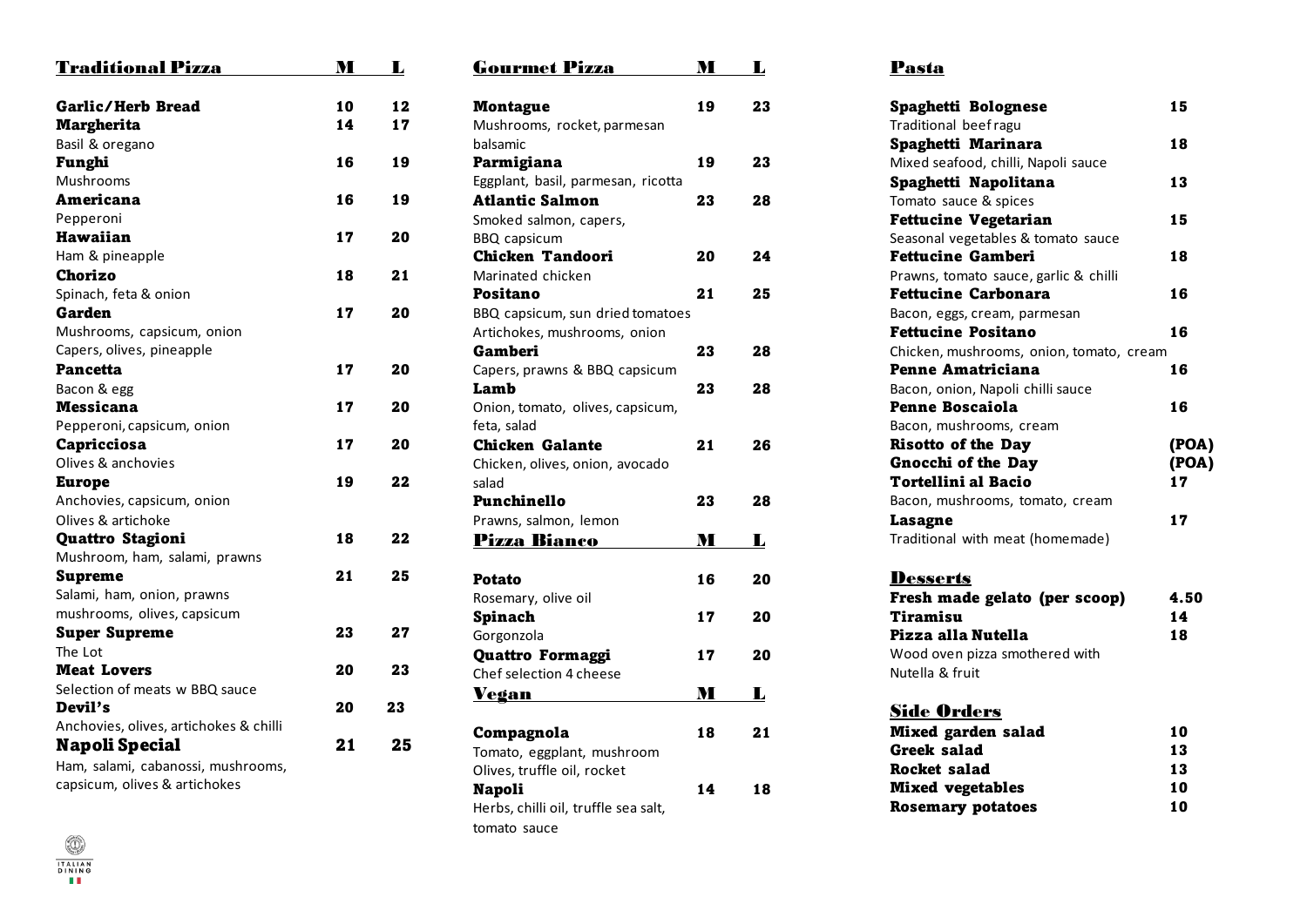#### Something to start with

| Salt & pepper calamari      | 16 |
|-----------------------------|----|
| <b>Garlic prawns</b>        | 18 |
| Served in rich tomato sauce |    |
| <b>Meatballs</b>            | 14 |
| Napoli sauce with bread     |    |
| <b>Vegetarian fritters</b>  | 17 |
| Served with greens & aioli  |    |

### Mains

| <b>Veal Mushroom</b>                  | 27                  |
|---------------------------------------|---------------------|
| Wine, butter & parsley                |                     |
| <b>Veal Napoli</b>                    | 27                  |
| Rich tomato sauce, oregano, garlic    |                     |
| <b>Chicken Prosciutto</b>             | 27                  |
| Chicken, prosciutto, sage, white wine |                     |
| <b>Chicken Sanpe</b>                  | 27                  |
| Seeded mustard, sage, white wine      |                     |
| <b>Fish of the Day</b>                | <b>Market price</b> |

(All mains served with vegetables)

Please ask our staff about daily specials

All our pizzas are cooked in our traditional wood fired pizza oven

All our ingredients are proudly sourced from Australia, Italy or France.

\*\*We can provide tubs of Gelato for your party (orders must be placed at least 24 hours before)\*\*

### Italian Dining

Positano Café Pizzeria and Sevardi Cucina are both unique in their own way.

Positano makes traditional provincial Italian wood fired pizzas and homemade pastas where you can either dine in, take away or have your meal delivered to your door via Uber Eats & Menulog.

Sevardi is a traditional Italian restaurant, providing a small and intimate dining experience.

We can cater for functions of up to 50 people in our private upstairs function room or in Sevardi. We can provide sit down or finger food options. Just ask our staff for details.

We can also cater your home or office party.

Our traditional wood fired pizzas are made with water, Italian flour, salt, yeast and most importantly, LOVE!





# Positano Café Pizzeria & Sevardi Cucina

Ph 02 9481 0607

12-14 Hannah Street Beecroft NSW 2119

# [www.italiandining.com.au](http://www.italiandining.com.au/)

MENU TAKE AWAY/HOME DELIVERY

#### Gluten free pizza base \$5 extra

Delivery available via Menulog or Uber Eats

Opening hours: Tuesday – Saturday 8am – 9pm Sunday 8am – 3pm

Follow us on Instagram @italiandining